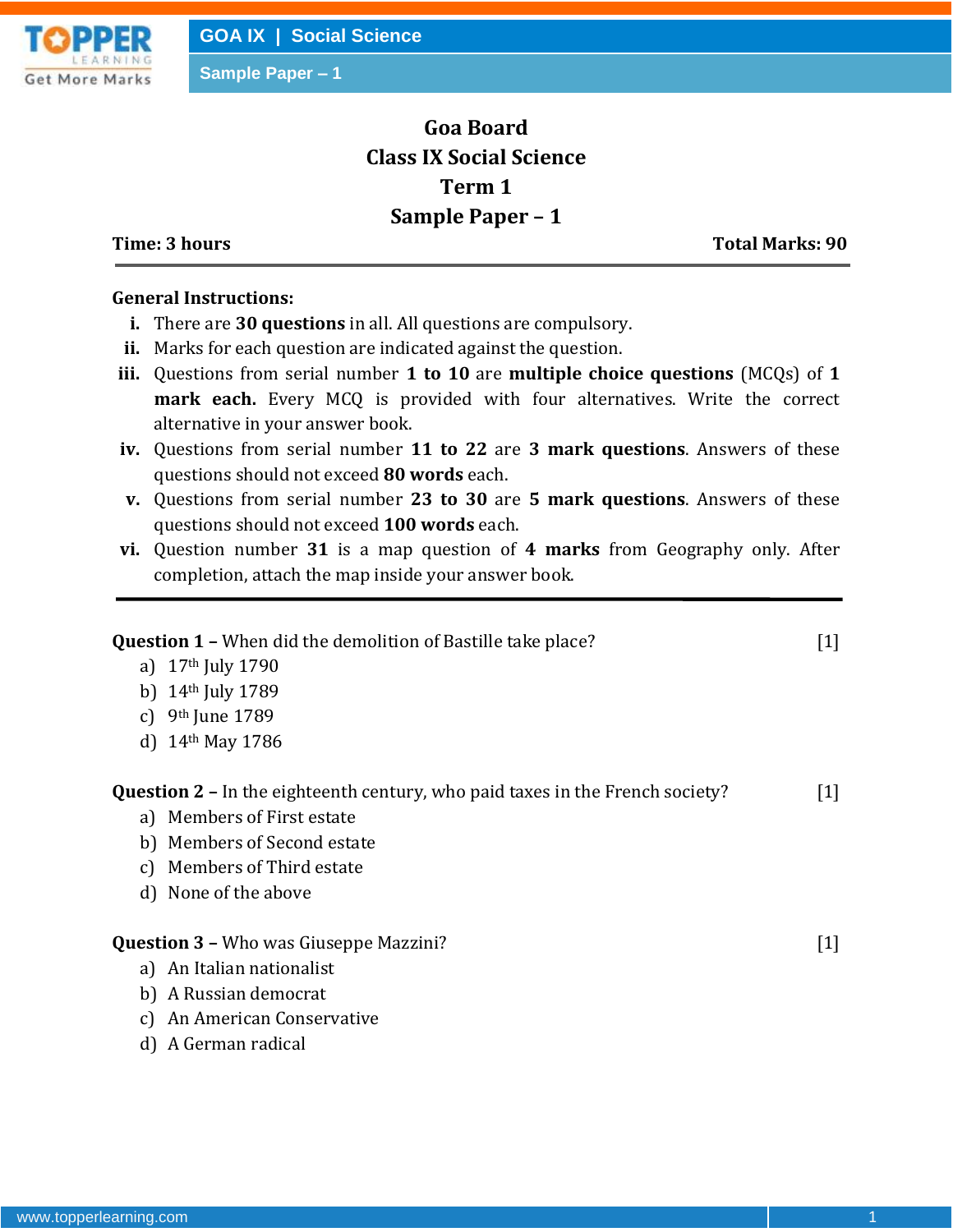

|              | <b>Question 4 -</b> On which city was the first atom bomb dropped by US?                         | $[1]$             |
|--------------|--------------------------------------------------------------------------------------------------|-------------------|
|              | a) Stalingrad                                                                                    |                   |
|              | b) Pearl Harbour                                                                                 |                   |
|              | c) Nagasaki                                                                                      |                   |
|              | d) Hiroshima                                                                                     |                   |
|              | <b>Question 5 - Where are the Andaman and Nicobar Islands located?</b>                           | $\lceil 1 \rceil$ |
|              | a) Indian Ocean                                                                                  |                   |
|              | b) Bay of Bengal                                                                                 |                   |
|              | c) Arabian Sea                                                                                   |                   |
|              | d) Pacific Ocean                                                                                 |                   |
|              | <b>Question 6 -</b> Which of the following continent was not part of the Gondwanaland?           | $\lceil 1 \rceil$ |
|              | a) Africa                                                                                        |                   |
|              | b) Asia                                                                                          |                   |
|              | c) Europe                                                                                        |                   |
|              | d) South America                                                                                 |                   |
|              | <b>Question 7 -</b> Which pattern is formed by the river when it is joined by its tributary at a |                   |
| right angle? |                                                                                                  | $[1]$             |
|              | a) Dendritic                                                                                     |                   |
|              | b) Trellis                                                                                       |                   |
|              | c) Rectangular                                                                                   |                   |
|              | d) Radial                                                                                        |                   |
|              | <b>Question 8 - Name the first African country to gain independence.</b>                         | $[1]$             |
|              | a) South Africa                                                                                  |                   |
|              | b) Kenya                                                                                         |                   |
|              | c) Ghana                                                                                         |                   |
|              | d) Ethiopia                                                                                      |                   |
|              | <b>Question 9 - Indian Constitution was framed by</b>                                            | $[1]$             |
|              | a) Indian Parliament                                                                             |                   |
|              | b) British                                                                                       |                   |
|              | c) Indian National Congress                                                                      |                   |
|              | d) Constituent Assembly                                                                          |                   |
|              | <b>Question 10 - Name the magazine written by Mahatma Gandhi.</b>                                | $[1]$             |
|              | a) The Discovery of India                                                                        |                   |
| b)           | <b>Mission India</b>                                                                             |                   |
|              | c) Young India                                                                                   |                   |
|              | d) White Mughals: Love and Betrayal in Eighteenth-Century India                                  |                   |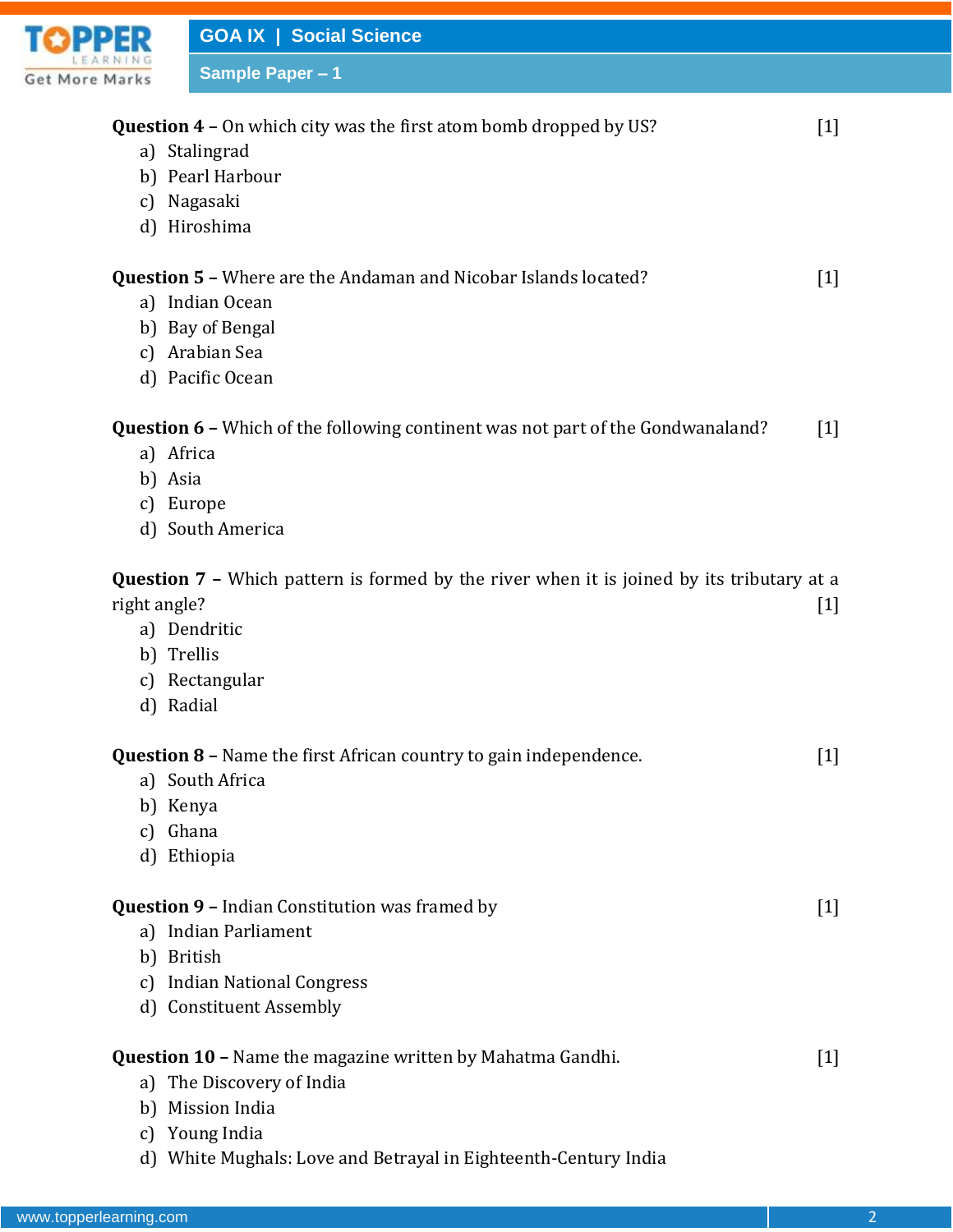

**Question 11 –** In the context of the French Revolution, what were the various changes brought about by the National Assembly after gaining recognition? [3]

| Question 12 - Why was the period from 1793 to 1794 referred to as the 'Reign of Terror'?<br>Give any three reasons. | $[3]$             |
|---------------------------------------------------------------------------------------------------------------------|-------------------|
| <b>Question 13 - On what terms did the conservatives want to change the society?</b>                                | $[3]$             |
| <b>Question 14 - State the latitudinal and longitudinal extent of India.</b>                                        | $[3]$             |
| <b>Question 15 -</b> Discuss the main features of the Purvanchal ranges of the Himalayas.                           | $[3]$             |
| <b>Question 16 - What is the theory of plate tectonics?</b>                                                         | $[3]$             |
| Question 17 - Mention two differences between fixed capital and working capital.                                    | $[3]$             |
| <b>Question 18 - Explain any two methods by which a farmer can improve the productivity of</b><br>his farm.         | $[3]$             |
| Question 19 - Name any four non-agricultural activities in a village.                                               | $[3]$             |
| <b>Question 20 - In which season are the rabi and kharif crops grown? Name any two rabi</b><br>and kharif crops.    | $[3]$             |
| <b>Question 21 -</b> Can the daily housework done by a housewife be counted as an economic<br>activity? Why?        | $[3]$             |
| Question 22 - How was democracy restored in Chile?                                                                  | $[3]$             |
| Question 23 - Write a short note on Salvador Allende.                                                               | $[5]$             |
| <b>Question 24 - Define direct democracy.</b>                                                                       | $\lceil 5 \rceil$ |
| <b>Question 25 - State the demerits of democracy.</b>                                                               | $[5]$             |
| <b>Question 26 - How were the blacks discriminated against in South Africa?</b>                                     | $[5]$             |
| <b>Question 27 - What led to the subsistence crisis in France?</b>                                                  | $[5]$             |
| <b>Question 28 - State the repercussions of the First World War on Russian industries.</b>                          | [5]               |
| <b>Question 29 -</b> Describe three major divisions of the Himalayas running from north to                          |                   |

south. [5]